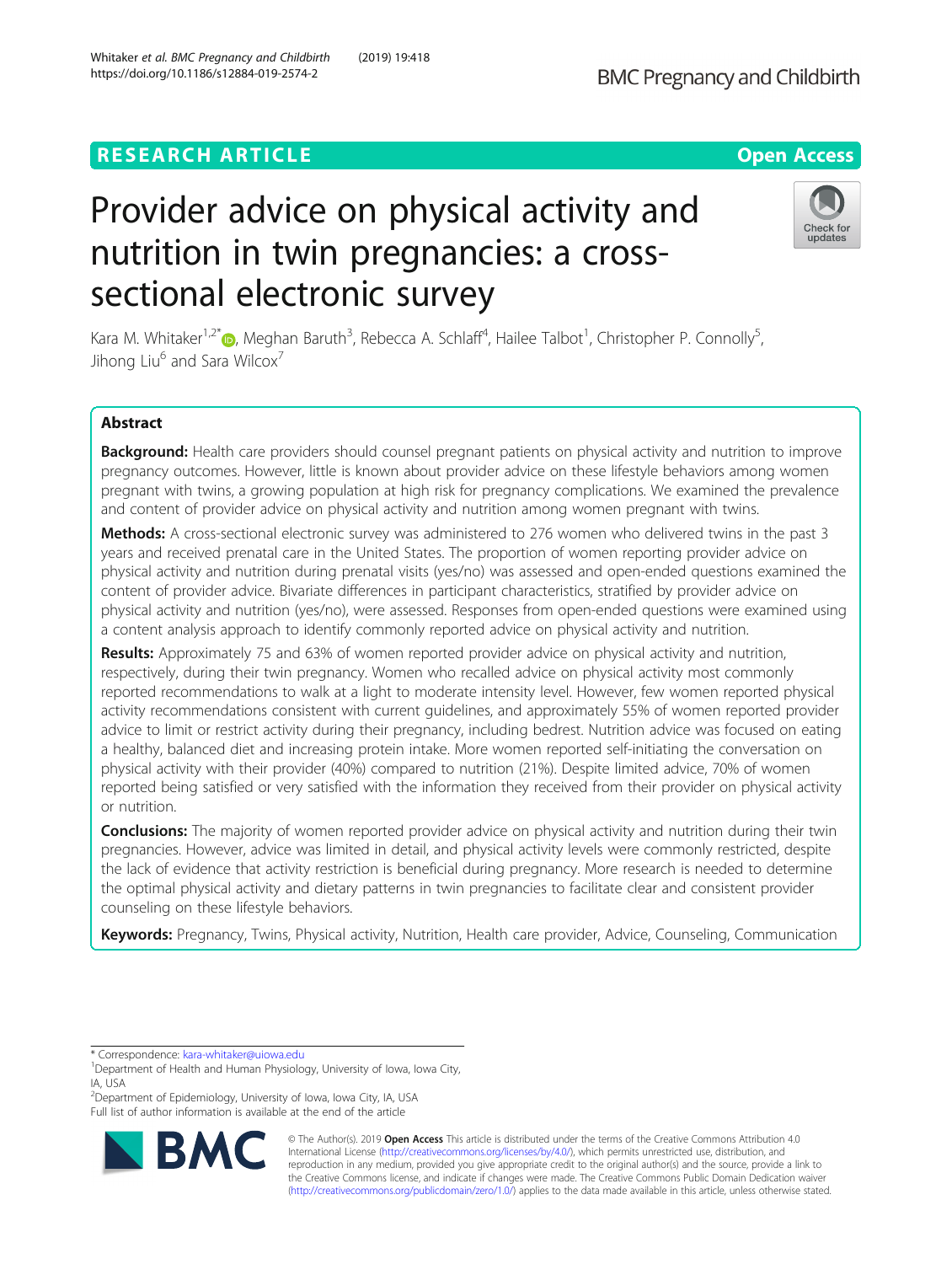# Background

The twin birth rate has risen nearly 80% over the last four decades in the United States, accounting for 1 in every 30 births in 2016 [[1\]](#page-12-0). Compared to singleton pregnancies, women pregnant with twins are at greater risk for adverse pregnancy outcomes, including hypertensive disorders, gestational diabetes, anemia, postpartum hemorrhage, operative delivery, uterine rupture, and prolonged hospitalization [[2,](#page-12-0) [3\]](#page-12-0). Twin pregnancies are also associated with a 4- to 10-fold increased risk of perinatal morbidity and mortality compared to singleton pregnancies, largely driven by the increased risk of preterm birth, low birth weight, and intrauterine growth restriction [[2,](#page-12-0) [3\]](#page-12-0). There are many non-modifiable risk factors that account for the disproportionate morbidity experienced in twin gestations. However, appropriate physical activity and proper nutrition during pregnancy are increasingly recognized as important modifiable factors that contribute to maternal and child outcomes [[4](#page-12-0)].

Physical activity in pregnancy is associated with minimal risks and has been shown to provide health benefits to most women. The American College of Obstetricians and Gynecologists (ACOG) recommends all women with uncomplicated pregnancies engage in 20–30 min of moderate-intensity aerobic physical activity on most or all days of the week [\[4](#page-12-0)]. These recommendations are consistent with the U.S. Department of Health and Human Services (HHS) Physical Activity Guidelines for Americans, which state that women should do at least 150 min of moderate-intensity aerobic activity a week during pregnancy [\[5\]](#page-12-0). Health care providers who see pregnant women (e.g., obstetricians, midwives, nurse practitioners) are advised to carefully evaluate women with medical or obstetric complications before making recommendations on physical activity participation. There are no specific physical activity guidelines for women pregnant with twins; however, given the higher risk for maternal complications in twin gestations, it is important that health care providers evaluate the risks and benefits of physical activity for each patient and counsel accordingly.

Similarly, there are no specific nutritional guidelines for women pregnant with twins. Evidence suggests that compared to singleton pregnancies, maternal resting energy expenditure is approximately 10% higher in twin pregnancies [[6\]](#page-12-0). This difference in resting energy expenditure could result in a 40% increase in caloric requirements [\[7](#page-12-0)]. Luke and colleagues suggest a daily caloric intake for twin pregnancies of 3000–3500 kcal/ day for women of normal weight, 3250 kcal/day for overweight women, and 2700–3000 kcal/day for obese women, with 20% of energy intake derived from protein, 40% from low-glycemic index carbohydrates, and 40% from fat [\[8](#page-13-0), [9](#page-13-0)]. Adequate protein intake is emphasized as essential to normal fetal growth in twin gestations. Iron, folate, calcium, magnesium, and zinc supplementation are also recommended beyond a usual prenatal vitamin [[7\]](#page-12-0). Given the unique physiological demands placed on the body during a twin pregnancy, it is critical that health care providers counsel women on the importance of adequate caloric intake and provide guidance on macronutrient and micronutrient intake for optimal pregnancy outcomes.

There is growing evidence that health care provider advice on lifestyle behaviors is associated with women's weight gain, physical activity, and dietary behaviors during singleton pregnancies [\[10](#page-13-0)–[13](#page-13-0)]. However, little is known regarding whether or not health care providers discuss physical activity and nutrition with their patients who are pregnant with twins, or the content of physical activity and nutrition advice. This is especially important to evaluate given the limited physical activity and nutrition training reported in U.S. medical schools [[14,](#page-13-0) [15](#page-13-0)]. The objectives of the current study were to: (1) determine the proportion of women who report health care provider advice on physical activity and nutrition during prenatal visits among women pregnant with twins, (2) examine whether participant characteristics are associated with health care provider advice on physical activity and nutrition, and (3) describe the content of health care provider advice on physical activity and nutrition in this population.

# Methods

# Study population

Participants in the Mothers of Twins Health Study were recruited through social media sites for mothers of multiples in May, 2018. Advertisements placed on websites (e.g., La Leche League for Mothers of Multiples) included a brief description of the survey with a link to access the screening form. Inclusion criteria were: twin birth within the last 3 years, first prenatal visit before 16 weeks gestation, knowledge of twin gestation prior to the third trimester, received prenatal care in the United States, 18–44 years of age, and not currently pregnant. Eligible participants were invited to complete a 15–20 min electronic survey to assess health behaviors and health care provider advice on weight gain, physical activity, and nutrition during their twin pregnancy. This paper focuses on findings related to physical activity and nutrition. Women who completed the full study survey received a \$10 Amazon gift card. Informed consent was obtained from all participants and study protocols were approved by the University of Iowa Institutional Review Board. The datasets used and analyzed during the current study are available in the University of Iowa's Institutional Repository [\[https://doi.org/10.25820/mj2q-gj21\]](https://doi.org/10.25820/mj2q-gj21).

# Provider advice on physical activity and nutrition

Women were asked if a health care provider (e.g., doctor, midwife, nurse) discussed physical activity with them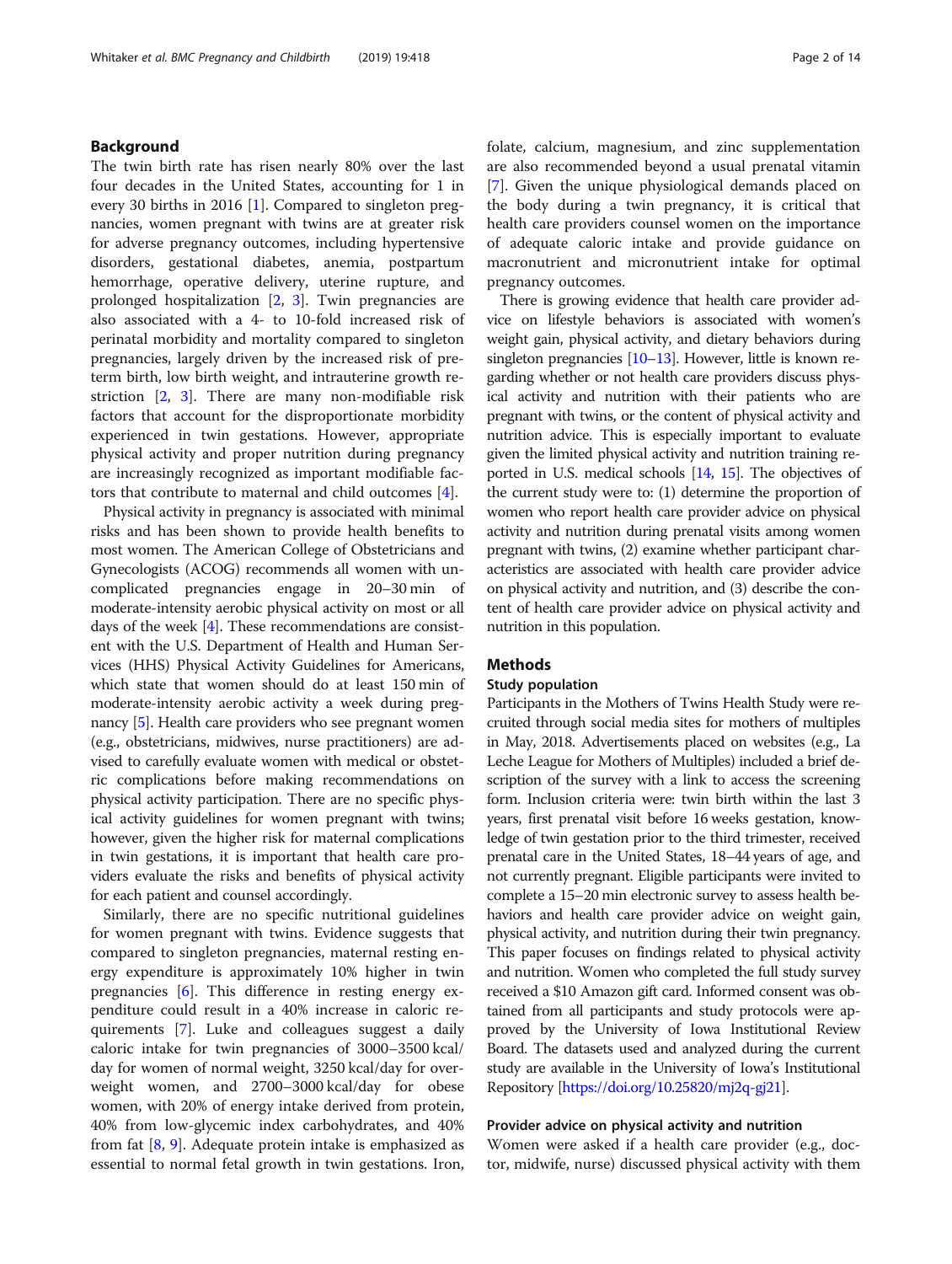during their twin pregnancy (yes, no, not sure). Women who responded affirmatively were subsequently asked in separate questions if a health care provider discussed: (1) types of physical activities they could participate in; (2) the intensity level or how hard they should be working while being physically active; (3) the amount of physical activity they should be getting (e.g., frequency and duration); (4) if physical activity advice changed as their pregnancy progressed; and (5) any other advice related to physical activity that was not already asked about (yes, no, not sure). If participants confirmed their provider discussed a given topic with them, they were asked what specific information they received from their provider using an open-ended response. It was therefore possible for women to respond to up to five open-ended questions on the content of physical activity advice (type, intensity, amount, change, and other). Participants were also asked to identify who started the conversation about physical activity (me, health care provider, not sure), and to select from a list which health care provider(s) had discussed physical activity during their twin pregnancy (ob/gyn, family practitioner, maternal-fetal medicine specialist, infertility specialist, midwife, nurse practitioner, nurse, dietician, other). Finally, women were asked how satisfied they were with the information they received from their healthcare provider on physical activity during their twin pregnancy, on a 5-point Likert scale from very dissatisfied to very satisfied. The questions on who started the conversation, which providers discussed physical activity, and satisfaction were asked for general physical activity advice, and not specifically for each physical activity content area.

Similarly, women were asked if a health care provider (e.g., doctor, midwife, nurse) discussed nutrition or healthy eating with them during their twin pregnancy (yes, no, not sure). Women who responded affirmatively were subsequently asked in an open-ended response what specific information they received from their provider on nutrition. Additionally, those who reported provider discussions on nutrition were also asked if nutrition advice changed as their pregnancy progressed and if a health care provider discussed how many calories they should be eating during their twin pregnancy (yes, no, not sure). Individuals who responded affirmatively were asked in separate questions to describe how advice changed or what recommendations were given related to caloric intake using open-ended responses. To reduce participant burden, we chose not to ask specific questions about various nutrition content areas due to the complexity of nutrition-related advice (e.g., carbohydrate, fat, and protein recommendations, macronutrient composition, fruits and vegetable consumption, specific recommended diet types, micronutrients, etc.). As done for physical activity, participants were asked who started

the conversation about nutrition, which health care provider discussed the topic with them, and how satisfied they were with the advice received from their health care provider on nutrition during their twin pregnancy.

# Personal history questionnaire

Physical activity before and during pregnancy was assessed using the 2009 Behavioral Risk Factor Surveillance System (BRFSS) physical activity questionnaire [[16\]](#page-13-0). This questionnaire has previously shown to provide similar group estimates for time spent in moderate and vigorous intensity physical activities compared to simultaneous heart-rate motions sensor techniques [\[17](#page-13-0)], and has demonstrated predictive validity with adverse health outcomes such as obesity [\[18](#page-13-0), [19\]](#page-13-0). Participants were asked if they did any moderate or vigorous activities for at least 10 min at a time before they became pregnant with their twins. If women responded yes, they were then asked how many days per week they did these activities (separate questions for moderate and vigorous activities) for at least 10 min at a time  $(0-7)$ , and how many total minutes per day they spent doing these activities  $(0, 10-20, 20-30, 30-40, 40-50, 50-60, and > 60)$ . Zero response options were included for days per week and minutes per day as participants could report moderate, but not vigorous activities, or vice versa. This set of questions was repeated for the first, second and third trimesters of pregnancy. For the present study, modifications made to the original BRFSS physical activity questionnaire included repeating the questionnaire for pre-pregnancy and in each trimester of pregnancy while the original survey was only administered once, and we also provided a range of response options rather than using an open-ended response option for total minutes per day spent in moderate or vigorous activities. Average minutes per day of moderate to vigorous intensity physical activity (MVPA) were calculated by multiplying the number of days per week by the midpoint value within the selected interval (value of  $65$  used if  $>60$  was selected; < 10% of study population) before pregnancy, during each trimester, and averaged across trimesters.

Self-reported diet quality was assessed through a single-item measure that has been previously validated against the Healthy Eating Index-[20](#page-13-0)10 [20]. Participants were asked: "In general, how healthy is your overall diet?" Response options were poor, fair, good, very good, or excellent, with a possible score range of 1 to 5, with higher scores indicating better diet quality. Before women answered this question they read the following description: "a healthy diet includes plenty of fruits and vegetables, low fat dairy products, protein, fiber, and whole grains (like whole wheat breads and brown rice) instead of refined grains (like white breads and race). A healthy diet includes watching portion sizes and avoiding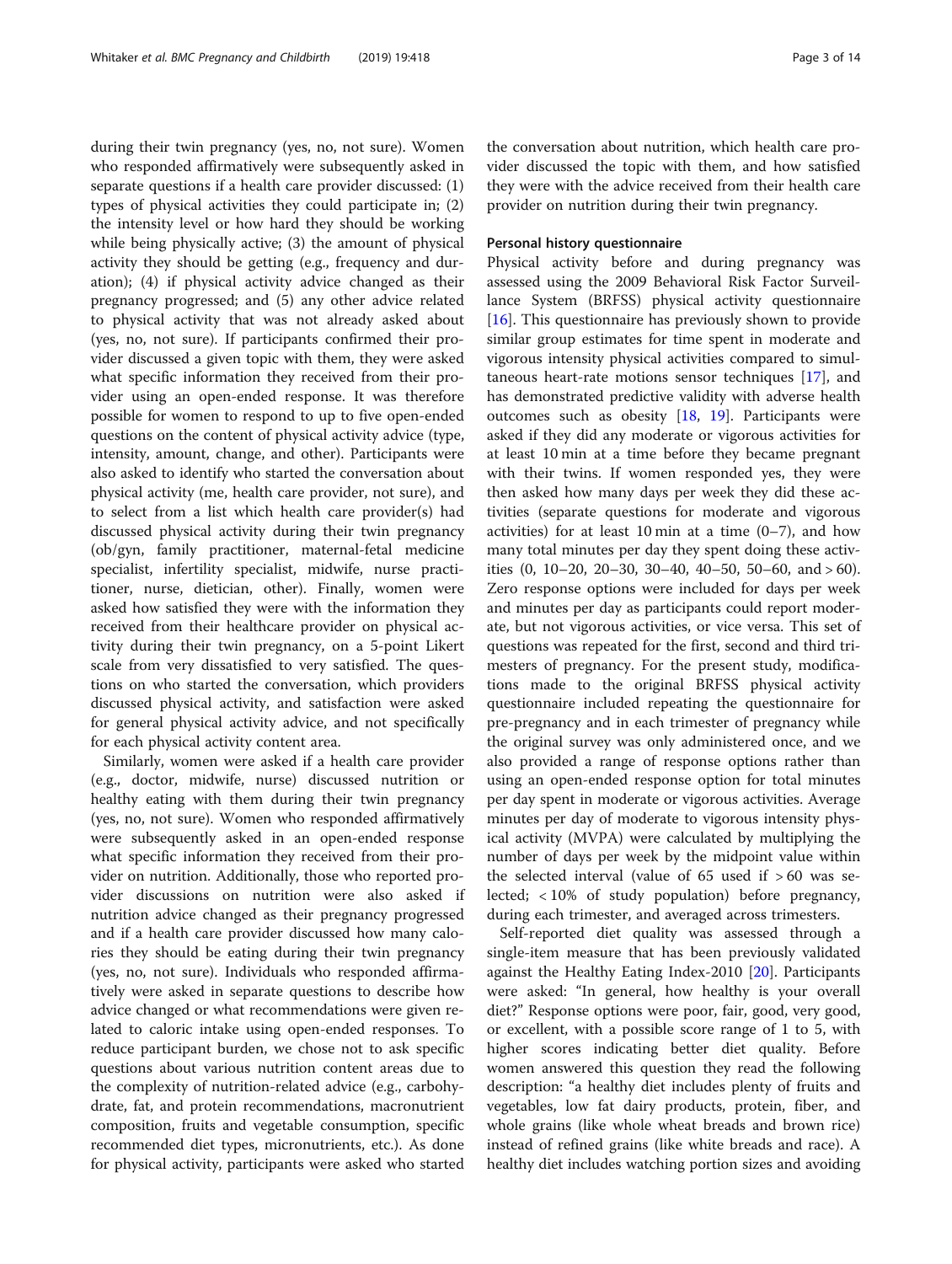eating too much of very sugary and fatty foods and drinks." This question was used to assess diet before pregnancy as well as in the first, second, and third trimesters; scores across pregnancy trimesters were averaged.

Height and pre-pregnancy weight were ascertained by self-report and used to calculate pre-pregnancy body mass index (BMI; kg/m<sup>2</sup>). Pre-pregnancy BMI was categorized as underweight/normal weight (< 25.0 kg/m<sup>2</sup>), overweight (25.0–29.9 kg/m<sup>2</sup>), or obese ( $\geq$ 30.0 kg/m<sup>2</sup>). Additional measures included: maternal age at twin delivery, time since delivery in months, race, marital status, education, employment status, household income, parity prior to the twin pregnancy, use of assisted reproductive technologies for their twin pregnancy (yes/no), smoking status and alcohol consumption during the twin pregnancy, twin pregnancy type (dichorionic/diamniotic, dichorionic/monoamniotic, monochorionic/monoamniotic), pregnancy complications (gestational diabetes, high blood pressure, hypertension, preeclampsia, anemia, twin to twin transfusion syndrome, and hyperemesis gravidarum), gestational age at delivery, gestational weight gain, and twin A and B birthweights (very low birth weight (< 1500 g), low birth weight (1500–2499 g), normal birth weight (2500–4000 g), or high birth weight  $(> 4000 \text{ g})$ ).

tests, Wilcoxon Mann Whitney tests, chi-square tests, or fisher's exact tests were used to examine whether provider advice on physical activity (yes/no) and provider advice on nutrition (yes/no) differed by participant characteristics. In exploratory analyses, Wilcoxon Mann Whitney tests were used to examine associations between who initiated the conversation on physical activity (self vs. provider) with pre-pregnancy and pregnancy MVPA, as well as satisfaction with the physical activity advice received (categorized as dissatisfied, neutral, or satisfied). This process was repeated for nutrition advice, diet quality, and satisfaction with nutrition advice received.

Responses from open-ended questions assessing women's report of provider advice on physical activity and diet were analyzed using NVivo 12 for computer-assisted qualitative data management. A content analysis approach was used to identify common recommendations for physical activity and nutrition [\[21\]](#page-13-0). Two authors (KW and HT) independently read and coded the data. Discussion and consensus between the two raters guided the organization of responses and frequencies and percentages were calculated.

# Results

Statistical analysis

Descriptive analyses, including frequencies and means, for key variables were conducted. Independent samples t-

As seen in Fig. 1, 576 women were assessed for eligibility. Seventy-nine women were excluded for not meeting the eligibility criteria, and 37 women who met inclusion criteria did not consent to take part in the study. A total of 460 participants consented and began the survey, with 301 completing the full study survey. Of these, 276

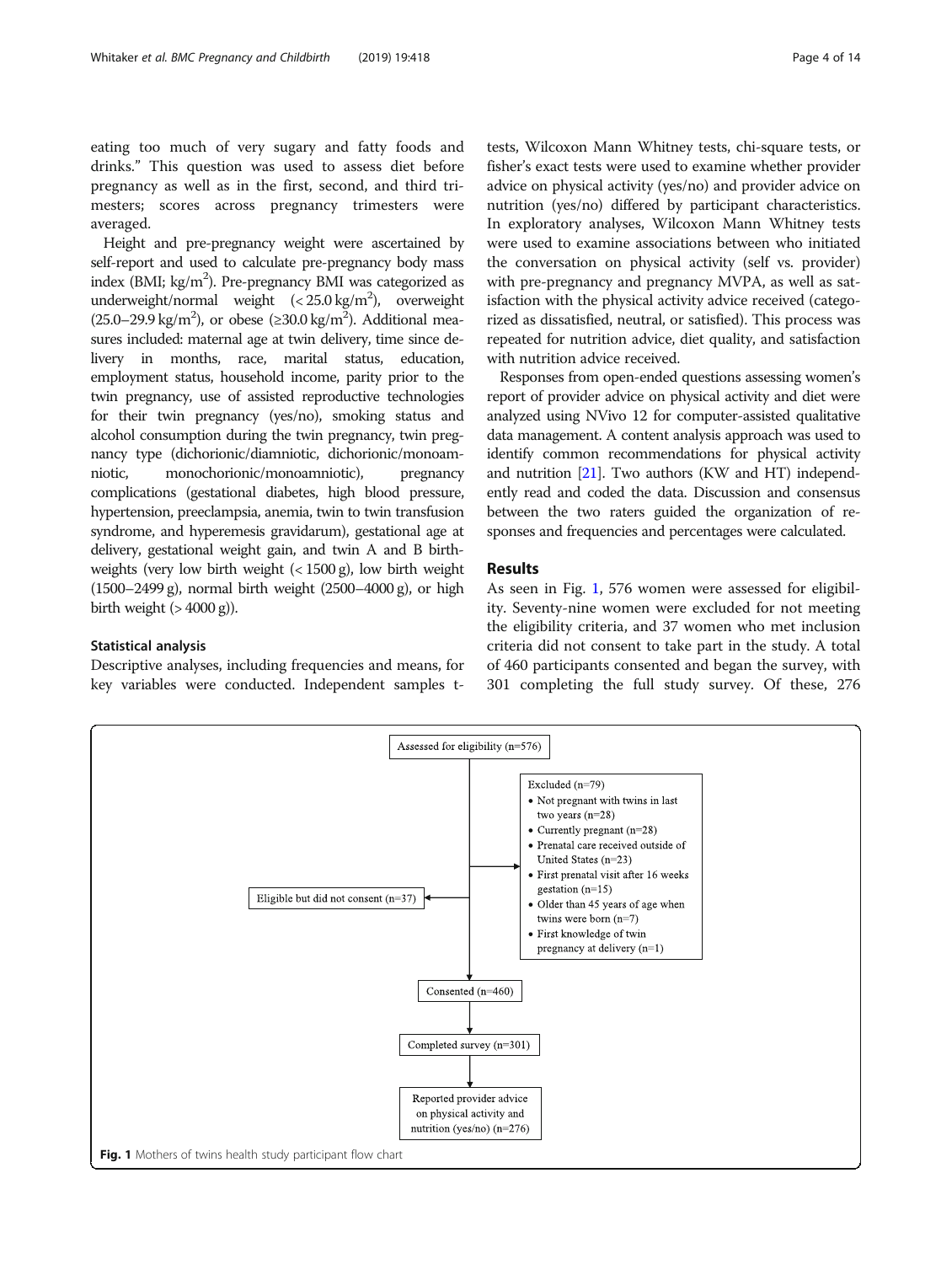women had complete data on health care provider advice on physical activity and nutrition (yes/no) and were included in analyses (52% of those screened for eligibility and 60% of those who consented). Note that 25 of the 301 women who completed the survey responded 'not sure' to provider advice on physical activity and nutrition and were excluded from analyses..

Participant characteristics, overall and stratified by women's report of provider advice on physical activity and nutrition, are shown in Table [1](#page-5-0). Women averaged  $31.4 \pm 4.2$  years of age and were  $11.3 \pm 7.7$  months postpartum. The majority of participants were white, married, and over 80% had a college degree. Women who had children prior to the twin pregnancy were less likely to report provider advice on physical activity and nutrition during their twin pregnancy ( $p < 0.05$ ). Women who reported provider advice on physical activity were more likely to be underweight/normal weight and less likely to be overweight, had more minutes/day of MVPA during the first and second trimesters, and delivered their babies earlier compared to those who did not report provider advice on physical activity (all  $p < 0.05$ ). Women who reported provider advice on nutrition had higher diet quality scores in the first and third trimesters, and were more likely to have very low or low birth weight babies (all  $p < 0.05$ ). Report of provider advice on physical activity or nutrition was unrelated to maternal age, time since delivery, race, marital status, education, employment, income, use of assisted reproductive technologies, smoking, alcohol use, twin pregnancy type, pregnancy complications, or adequacy of gestational weight gain.

As seen in Table [2,](#page-8-0) 208 women or 74.5% of the study sample reported receiving provider advice on physical activity during their twin pregnancy. Of those who recalled provider advice on physical activity, 73.1% of women reported advice on physical activity type, 62.5% on physical activity intensity, and 45.7% on physical activity frequency/duration. When examining responses from open-ended questions, walking was the most commonly prescribed type of exercise (51.9%), followed by swimming (31.3%) and yoga (17.3%). Women who reported provider advice on physical activity intensity were most frequently encouraged to engage in light intensity activity (22.1%), light to moderate intensity activity (11.5%), or moderate intensity activity (13.0%). Of those who reported provider advice on physical activity frequency or duration, the most common recommendation was daily physical activity for 20–30 min (11.1%). However, it is important to note that relatively few women reported receiving quantitative physical activity recommendations from their provider. Nearly half of women also reported that provider advice on physical activity changed as their pregnancy progressed, with women often being told in later trimesters to listen to their body and don't overdo it (19.2%), and exercise to comfort level (17.3%). Nearly 55% of women reported provider recommendations to restrict their physical activity levels, including strict or partial bed rest. The timing when physical activity restrictions were recommended varied: "As soon as it was discovered that we were having twins, around 5.5 weeks, they advised me that I probably shouldn't do any [physical activity]." Another woman responded "I could continue my normal routine until I was 20 weeks, then they [my provider] wanted me to just go for walks for exercise. I was on modified bed rest from 29-35 weeks.".

As seen in Tables [3](#page-9-0), 173 women or 62.7% of the study sample reported provider advice on nutrition during their twin pregnancy. Women commonly reported general recommendations to eat a well-balanced or healthy diet (38.7%). The most consistent recommendation was to increase protein intake (40.5%). One woman reported: "Towards the end, the babies were measuring a little small on ultrasound so they [my provider] recommended more protein to help them gain weight." Women with gestational diabetes recalled specific advice to limit their carbohydrate and sugar intake. Of those who reported provider advice on nutrition, less than 12% recalled provider advice on fruit or vegetable consumption. Only 30% of women reported provider recommendations on caloric intake, with advice to increase by 300–1500 cal per day. Notably, few women reported provider advice on foods to avoid during pregnancy, such as deli meats or unpasteurized cheese (13.9%). Some women recalled receiving brochures (2.9%) or obtaining information on nutrition from classes (1.7%) or books (1.2%).

Of the women who recalled provider advice on physical activity or nutrition during their twin pregnancy, 40.4% said they began the conversation on physical activity, compared to 20.8% for nutrition (see Table [4](#page-10-0)). Women most commonly reported receiving advice on physical activity and nutrition from an Ob/Gyn (86.5 and 77.5%, respectively), followed by a Maternal Fetal Medicine Specialist (26.0 and 24.9%, respectively). Approximately 70% of women who recalled provider advice on physical activity or nutrition were satisfied or very satisfied with the information received.

In exploratory analyses, we examined whether there was an association between who initiated the conversation on physical activity or nutrition (self vs. provider) with the corresponding lifestyle behavior before and during pregnancy as well as satisfaction with advice. As seen in Table [5](#page-11-0), women who reported self-initiated conversations vs. provider-initiated conversations on physical activity had more median MVPA minutes/day (245.0 vs. 175.0) before their twin pregnancy, as well as in the first (142.5 vs. 30.0) and second trimesters (75.0 vs. 0.0) and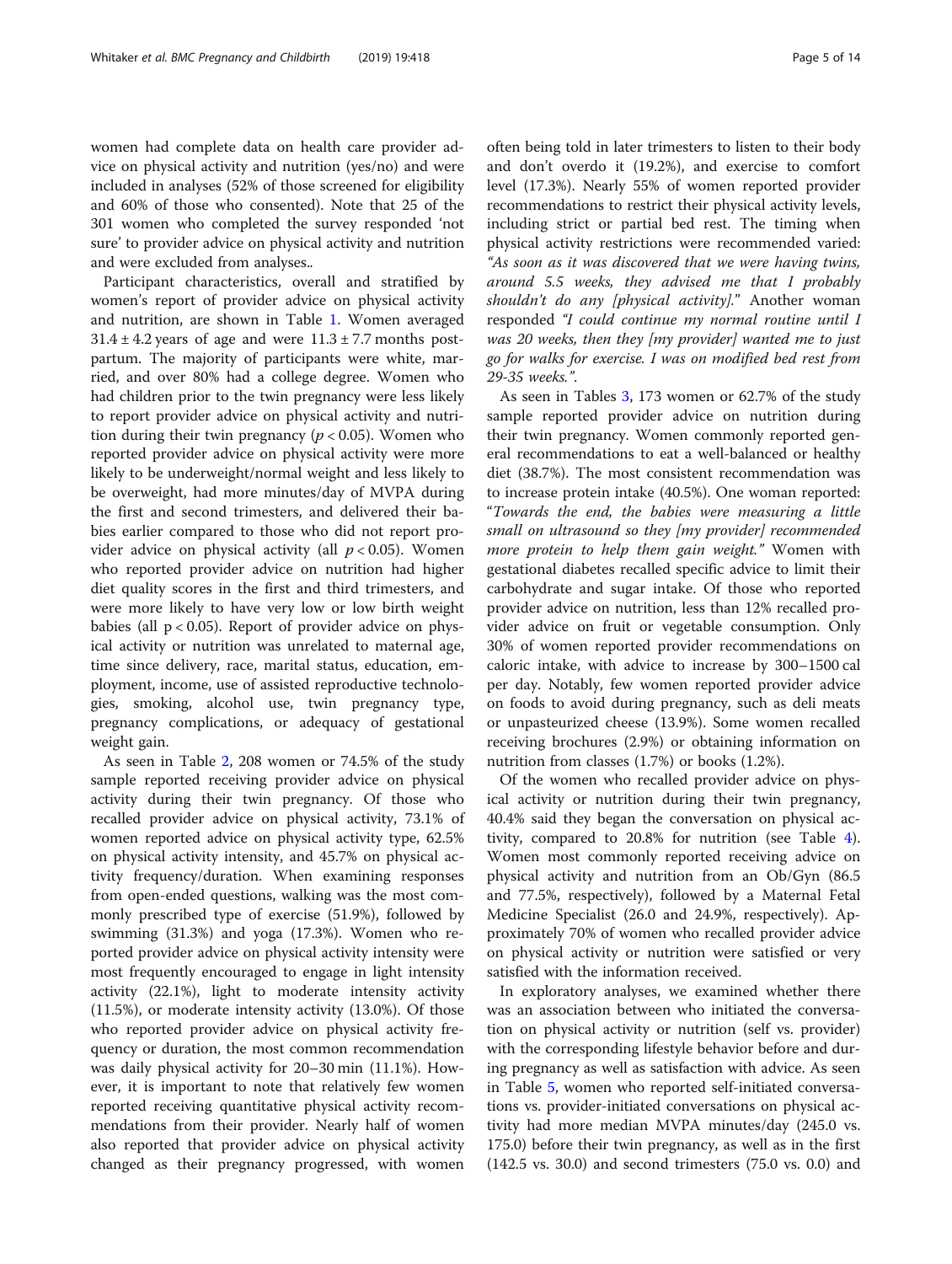| ١<br>֕<br>ļ<br>į<br>$\mathsf{I}$                                |  |
|-----------------------------------------------------------------|--|
| ı                                                               |  |
|                                                                 |  |
| Ī                                                               |  |
| i                                                               |  |
| I<br>ļ                                                          |  |
| l                                                               |  |
| d<br>I<br>İ<br>j<br>i                                           |  |
| Ì<br>I<br>ļ                                                     |  |
| ֕<br>ļ                                                          |  |
| j<br>ł<br>١<br>j<br>i<br>$\frac{1}{2}$<br>ł<br>Ï<br>i<br>l<br>١ |  |
| İ<br>I<br>ś<br>j<br>١<br>I                                      |  |
| ١                                                               |  |
| Τ                                                               |  |
| able.                                                           |  |

<span id="page-5-0"></span>

| Table 1 Participant characteristics, overall and by provider advice on physical activity (PA) and nutrition, N = 276 |                    |                                        |                               |                   |                                   |                                       |                      |
|----------------------------------------------------------------------------------------------------------------------|--------------------|----------------------------------------|-------------------------------|-------------------|-----------------------------------|---------------------------------------|----------------------|
| Participant Characteristics                                                                                          | $N = 276$<br>Total | Advised on PA<br>$N = 208$             | Not Advised on PA<br>$N = 68$ | $p$ -value $^{a}$ | Advised on Nutrition<br>$N = 173$ | Not Advised on Nutrition<br>$N = 103$ | p-value <sup>a</sup> |
| Age at delivery, mean years ± SD                                                                                     | $31.4 \pm 4.2$     | $31.3 \pm 4.3$                         | $31.8 \pm 3.6$                | 0.398             | $31.2 \pm 4.1$                    | $31.8 \pm 4.3$                        | 0.297                |
| Time since delivery, mean months ± SD                                                                                | $11.3 \pm 7.7$     | $11.4 \pm 7.6$                         | $11.0 + 8.0$                  | 0.700             | $11.6 \pm 7.6$                    | $10.9 \pm 7.9$                        | 0.474                |
|                                                                                                                      |                    | Race, n(%)                             |                               |                   |                                   |                                       |                      |
| White                                                                                                                | 255 (92.4)         | 192 (92.3)                             | 63 (92.7)                     | 0.927             | 161 (93.1)                        | 94 (91.3)                             | 0.585                |
| Other <sup>b</sup>                                                                                                   | 21 (7.6)           | 16(7.7)                                | 5 (7.4)                       |                   | 12(6.9)                           | 9(8.7)                                |                      |
|                                                                                                                      |                    | Marital status, n(%) <sup>c</sup>      |                               |                   |                                   |                                       |                      |
| Married                                                                                                              | 255 (92.4)         | 189 (90.9)                             | 66 (97.1)                     | 0.117             | 162 (93.6)                        | 93 (90.3)                             | 0.310                |
| Unmarried                                                                                                            | 21(7.6)            | 19(9.1)                                | 2(2.9)                        |                   | 11(64)                            | 10(9.7)                               |                      |
|                                                                                                                      |                    | Education, n(%)                        |                               |                   |                                   |                                       |                      |
| Some college or less                                                                                                 | 52 (18.8)          | 39 (18.8)                              | 13 (19.1)                     | 0.524             | 34 (19.7)                         | 18(17.5)                              | 0.416                |
| Bachelor's degree                                                                                                    | 119 (43.1)         | 94 (45.2)                              | 25 (36.8)                     |                   | 79 (45.7)                         | 40 (38.8)                             |                      |
| Master's degree                                                                                                      | 83 (30.1)          | 58 (27.9)                              | 25 (36.8)                     |                   | 49 (28.3)                         | 34 (33.0)                             |                      |
| Professional or Doctorate degree                                                                                     | 22(7.9)            | 17(8.2)                                | 5 (7.4)                       |                   | 11(6.4)                           | 11(10.7)                              |                      |
|                                                                                                                      |                    | Employment, n(%)                       |                               |                   |                                   |                                       |                      |
| Employed full time                                                                                                   | 128 (46.4)         | 99 (47.6)                              | 29 (42.7)                     | 0.307             | 82 (47.4)                         | 46 (44.7)                             | 0.253                |
| Employed part time                                                                                                   | 41 (14.9)          | 27(13.0)                               | 14(20.6)                      |                   | 21 (12.1)                         | 20 (19.4)                             |                      |
| Homemaker                                                                                                            | 107 (38.8)         | 82 (39.4)                              | 25 (36.8)                     |                   | 70 (40.5)                         | 37 (35.9)                             |                      |
|                                                                                                                      |                    | Household income $(n = 266)$ , $n(96)$ |                               |                   |                                   |                                       |                      |
| $<$ \$50,000                                                                                                         | 33 (12.4)          | 27(13.4)                               | 6(9.2)                        | 0.580             | 20 (12.1)                         | 13 (12.9)                             | 0.561                |
| \$50,000-\$99,999                                                                                                    | 93 (35.0)          | 66 (32.8)                              | 27(41.5)                      |                   | 61 (37.0)                         | 32(31.7)                              |                      |
| \$100,000-\$149,999                                                                                                  | 82 (29.7)          | 63 (31.3)                              | 19 (29.2)                     |                   | 46 (27.9)                         | 36 (35.6)                             |                      |
| > \$150,000                                                                                                          | 58 (21.8)          | 45 (22.4)                              | 13 (20.0)                     |                   | 38 (23.0)                         | 20 (19.8)                             |                      |
|                                                                                                                      |                    | Parity prior to twin pregnancy, n(%)   |                               |                   |                                   |                                       |                      |
| Nulliparous                                                                                                          | 129 (46.7)         | 108 (51.9)                             | 21 (30.9)                     | 0.003             | 89 (51.5)                         | 40 (38.8)                             | 0.042                |
| Multiparous                                                                                                          | 147(53.3)          | 100(48.1)                              | 47 (69.1)                     |                   | 84 (48.6)                         | 63 (61.2)                             |                      |
|                                                                                                                      |                    | Pre-pregnancy BMI Category, n(%)       |                               |                   |                                   |                                       |                      |
| Underweight/normal weight <sup>d</sup>                                                                               | 142(51.5)          | 114(54.8)                              | 28(41.2)                      | 0.044             | 93 (53.8)                         | 49 (47.6)                             | 0.556                |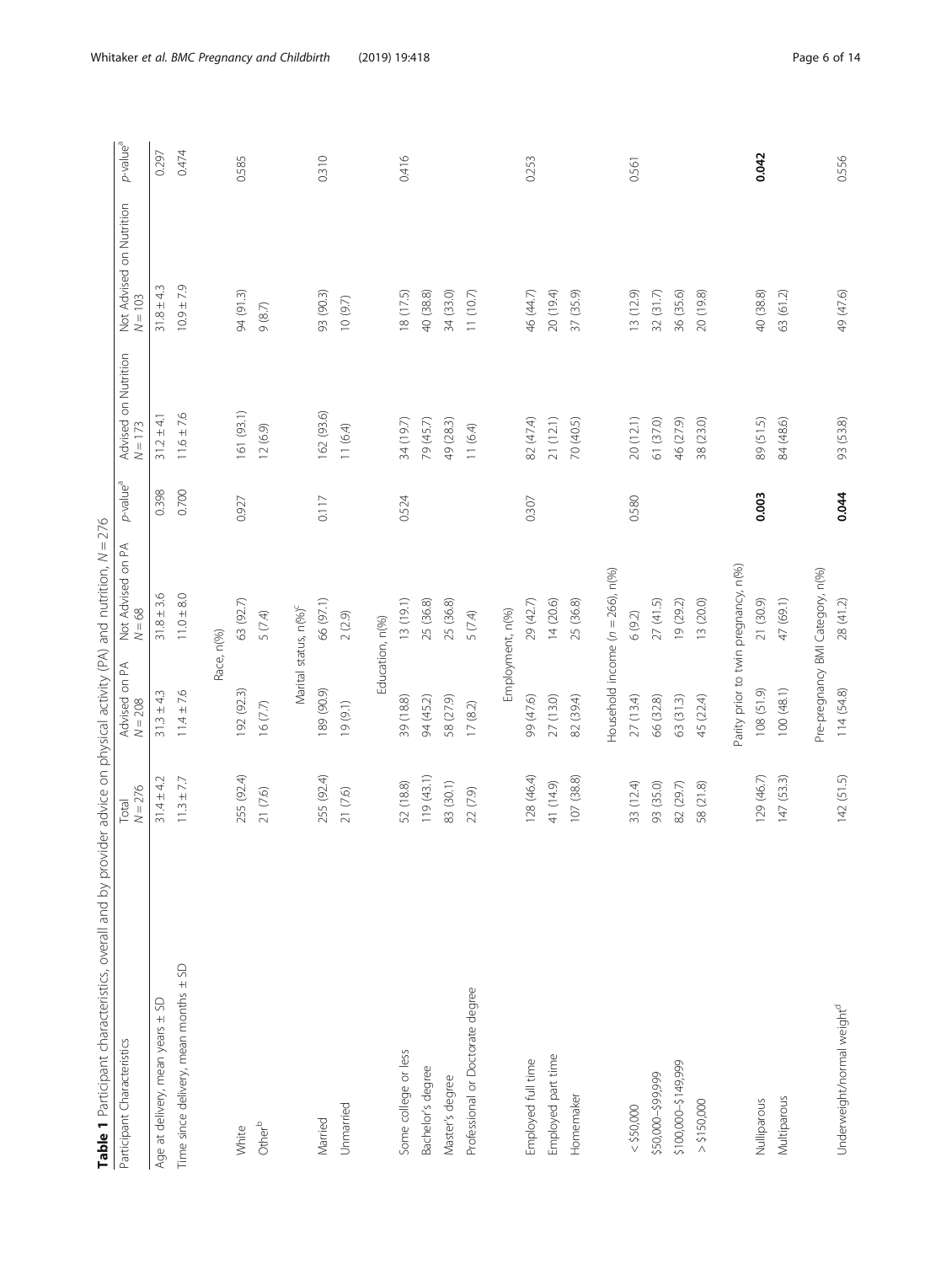| Ì<br>ŕ                        |
|-------------------------------|
|                               |
|                               |
| i                             |
| ļ<br>j                        |
|                               |
| l<br>ì                        |
| $\overline{\mathsf{I}}$       |
| 2                             |
|                               |
| ١                             |
|                               |
|                               |
| j<br>í                        |
| S                             |
| i                             |
|                               |
|                               |
| 1<br>١                        |
|                               |
|                               |
|                               |
| i                             |
| I                             |
| j<br>$\overline{a}$           |
| j                             |
|                               |
| I<br>ļ<br>į                   |
| ١                             |
| )                             |
|                               |
| $\frac{1}{2}$                 |
| i<br>ī                        |
| l<br>֘֒                       |
| 1<br>ć                        |
| $\frac{1}{2}$<br>j<br>ĺ       |
|                               |
| i<br>ÿ                        |
| ļ                             |
|                               |
| j<br>Į                        |
| j<br>j                        |
| i<br>ĉ                        |
|                               |
| ļ<br>i                        |
| 5<br>Ç<br>$\overline{a}$<br>ś |
| ة<br>م<br>í                   |
|                               |
| i                             |
|                               |
| i<br>l                        |
| i<br>)                        |
| ţ                             |
| ī<br>l                        |
| j<br>١                        |
|                               |
| .<br>آ<br>i                   |
| Ï<br>J                        |
| i                             |
| J<br>j                        |
| Δ<br>$\overline{a}$           |
|                               |
| Table 1                       |
|                               |
|                               |
|                               |

| Table 1 Participant characteristics, overall and by provider advice on physical activity (PA) and nutrition, N = 276 (Continued) |                    |                            |                               |                 |                                   |                                       |                         |
|----------------------------------------------------------------------------------------------------------------------------------|--------------------|----------------------------|-------------------------------|-----------------|-----------------------------------|---------------------------------------|-------------------------|
| Participant Characteristics                                                                                                      | $N = 276$<br>Total | Advised on PA<br>$N = 208$ | Not Advised on PA<br>$N = 68$ | $p$ -value $^a$ | Advised on Nutrition<br>$N = 173$ | Not Advised on Nutrition<br>$N = 103$ | $p$ -value <sup>a</sup> |
| Overweight                                                                                                                       | 64 (23.2)          | 41 (19.7)                  | 23 (33.8)                     |                 | 37 (21.4)                         | 27 (26.2)                             |                         |
| Obese                                                                                                                            | 70 (25.4)          | 53 (25.5)                  | 17 (25.0)                     |                 | 43 (24.9)                         | 27 (26.2)                             |                         |
| Use of assisted reproductive technologies, n(%)                                                                                  | 105 (38.0)         | 77 (37.0)                  | 28 (41.2)                     | 0.540           | 64 (37.0)                         | 41 (39.8)                             | 0.642                   |
| Smoking in twin pregnancy, n(%) <sup>c</sup>                                                                                     | 3(1.1)             | 2(1.0)                     | (1.5)                         | 0.574           | 2(1.2)                            | (1.0)                                 | 0.999                   |
| Alcohol use in twin pregnancy, n(%) <sup>c</sup>                                                                                 | 7(2.5)             | 5 (2.4)                    | 2(2.9)                        | 0.683           | 4(2.3)                            | 3(2.9)                                | 0.715                   |
| MVPA, median minutes/day ± interquartile range <sup>e,f</sup>                                                                    |                    |                            |                               |                 |                                   |                                       |                         |
| Before pregnancy $(n = 262)$                                                                                                     | $190.0 \pm 255.0$  | $200.0 \pm 245.0$          | $162.5 \pm 197.5$             | 0.089           | $205.0 \pm 270.0$                 | $175.0 \pm 225.0$                     | 0.568                   |
| First trimester ( $n = 262$ )                                                                                                    | $45.0 \pm 175.0$   | $70.0 \pm 190.0$           | $0.0 + 87.5$                  | 0.005           | $30.0 \pm 180.0$                  | $45.0 \pm 125.0$                      | 0.460                   |
| Second trimester $(n = 264)$                                                                                                     | $0.0 + 125.0$      | $15.0 \pm 140.0$           | $0.04 \pm 50.0$               | 0.015           | $0.0 + 140.0$                     | $0.02 \pm 50.0$                       | 0.059                   |
| Third trimester $(n = 261)$                                                                                                      | $0.0 \pm 0.0$      | $0.01 + 30.0$              | $0.0 \pm 0.0$                 | 0.053           | $0.0 \pm 30.0$                    | $0.0 \pm 0.0$                         | 0.298                   |
| Averages across trimesters (n = 273)                                                                                             | $25.0 \pm 113.3$   | $33.3 \pm 130.0$           | $2.5 \pm 50.0$                | 0.008           | $33.3 \pm 138.3$                  | $24.2 \pm 63.3$                       | 0.243                   |
| Diet quality, mean score ± SD <sup>f.9</sup>                                                                                     |                    |                            |                               |                 |                                   |                                       |                         |
| Before pregnancy                                                                                                                 | $3.3 \pm 0.9$      | $3.3 \pm 0.8$              | $3.4 \pm 0.9$                 | 0.775           | $3.3 \pm 0.8$                     | $3.3 \pm 0.9$                         | 0.085                   |
| First trimester                                                                                                                  | $3.1 \pm 1.0$      | $3.1 \pm 1.0$              | $2.9 \pm 1.0$                 | 0.106           | $3.2 \pm 0.9$                     | $2.9 \pm 1.0$                         | 0.012                   |
| Second trimester                                                                                                                 | $3.3 \pm 0.8$      | $3.3 \pm 0.8$              | $3.3 \pm 0.8$                 | 0.894           | $3.4 \pm 0.8$                     | $3.2 \pm 0.8$                         | 0.086                   |
| Third trimester                                                                                                                  | $3.3 \pm 0.9$      | $3.2 \pm 0.9$              | $3.4 \pm 0.9$                 | 0.369           | $3.4 \pm 0.9$                     | $3.1 \pm 0.9$                         | 0.019                   |
| Averages across trimesters                                                                                                       | $3.2 \pm 0.8$      | $3.2 \pm 0.8$              | $3.2 \pm 0.7$                 | 0.520           | $3.3 \pm 0.7$                     | $3.1 \pm 0.8$                         | 0.003                   |
|                                                                                                                                  |                    | Twin pregnancy type, n(%)  |                               |                 |                                   |                                       |                         |
| Diamniotic/dichorionic                                                                                                           | 221 (80.1)         | 164 (78.9)                 | 57 (83.8)                     | 0.372           | 135 (78.0)                        | 86 (83.5)                             | 0.272                   |
| Monoamniotic/dichorionic or monoamniotic/monochorionic                                                                           | 55 (19.9)          | 44 (21.2)                  | 11 (16.2)                     |                 | 38 (22.0)                         | 17 (16.5)                             |                         |
| Pregnancy complications, n(%) <sup>h</sup>                                                                                       | 165 (59.8)         | 127(61.1)                  | 38 (55.9)                     | 0.450           | 111(64.2)                         | 54 (52.4)                             | 0.055                   |
| Gestational age at delivery, mean weeks ± SD                                                                                     | $35.7 \pm 2.1$     | $35.6 \pm 2.2$             | $36.3 \pm 1.8$                | 0.018           | $35.5 \pm 2.2$                    | $36.0 \pm 1.9$                        | 0.052                   |
|                                                                                                                                  |                    | Adequacy of GWG, n(%)      |                               |                 |                                   |                                       |                         |
| Below IOM guidelines                                                                                                             | 77 (27.9)          | 58 (27.9)                  | 19 (27.9)                     | 0.743           | 51 (29.5)                         | 26 (25.2)                             | 0.222                   |
| Within IOM guidelines                                                                                                            | 129 (46.7)         | 95 (45.7)                  | 34 (50.0)                     |                 | 74 (42.8)                         | 55 (53.4)                             |                         |
| Above IOM guidelines                                                                                                             | 70 (25.4)          | 55 (26.4)                  | 15 (22.1)                     |                 | 48 (27.8)                         | 22 (21.4)                             |                         |
|                                                                                                                                  |                    | Twin A birth weight, n(%)  |                               |                 |                                   |                                       |                         |
| Very low or low birth weight                                                                                                     | 131 (47.5)         | 105 (50.5)                 | 26(38.2)                      | 0.079           | 93 (53.8)                         | 38 (36.9)                             | 0.007                   |
| Normal or high birth weight                                                                                                      | 145 (52.5)         | 103 (49.5)                 | 42 (61.8)                     |                 | 80 (46.2)                         | 65 (63.1)                             |                         |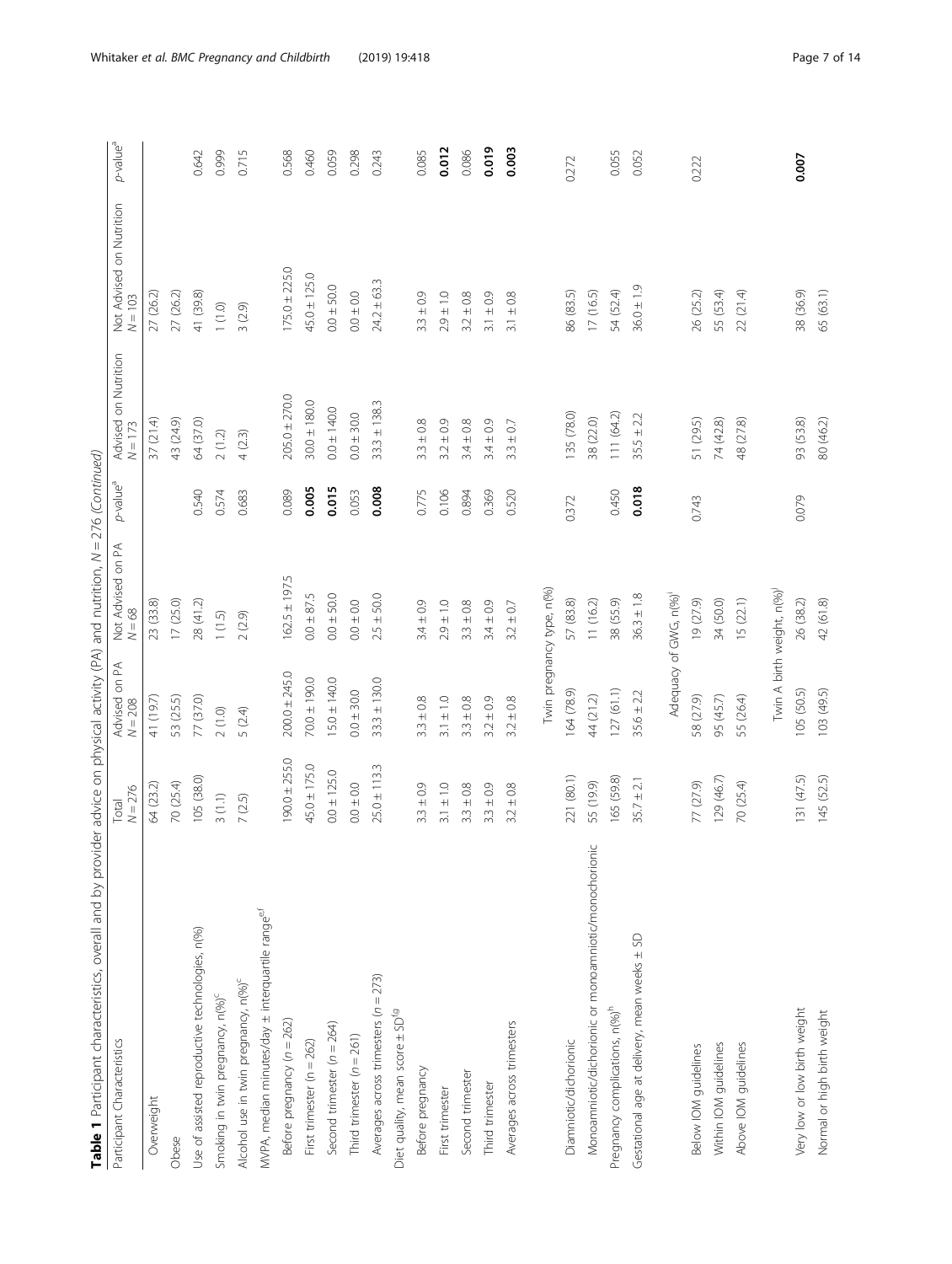| 3<br>١<br>5<br>ï<br>j<br>I<br>ļ<br>֢ׅׅ֧֚֚֚֚֚֚֚֚֚֚֚֚֚֚֚֚֡֕֡֡֓֡֓֡֓֡֡֡֡֡֬֓֡֡֓֡֓֡֞֓֡֡֡֬<br>į<br>$\mathsf{I}$<br>i<br>i |
|--------------------------------------------------------------------------------------------------------------------|
| ׇ֚֘֡<br>֖֖ׅׅׅ֖֚֚֚֚֚֚֚֚֚֚֚֚֡֝֝֬֝֬֝<br>i<br>ī                                                                        |
| ļ<br>١                                                                                                             |
| l<br>l<br>ć                                                                                                        |
| ξ<br>ׇ֚֬<br>i<br>$\overline{\mathbf{S}}$<br>)                                                                      |
| ١<br>ĉ<br>١<br>リニー<br>1<br>$\vdots$<br>ׇ֚֚֕֕<br>l                                                                  |
| Ō<br>ī<br>j<br>I<br>Ï<br>ļ                                                                                         |
| í<br>Į<br>ł<br>İ<br>5<br>ļ<br>l                                                                                    |
| l<br>I<br>うりり<br>¢<br>1<br>؟<br>٢<br>İ                                                                             |
| j<br>i<br>j<br>ׇ֚֓<br>$\frac{1}{2}$<br>J<br>j<br>l                                                                 |
| l able 1<br>I                                                                                                      |

| Table 1 Participant characteristics, overall and by provider advice on physical activity (PA) and nutrition, N = 276 (Continued)                                                                                                                                                                                       |                    |                                                                        |                                                                                          |       |           |                                                                                                     |       |
|------------------------------------------------------------------------------------------------------------------------------------------------------------------------------------------------------------------------------------------------------------------------------------------------------------------------|--------------------|------------------------------------------------------------------------|------------------------------------------------------------------------------------------|-------|-----------|-----------------------------------------------------------------------------------------------------|-------|
| Participant Characteristics                                                                                                                                                                                                                                                                                            | $N = 276$<br>Total | $N = 208$                                                              | $N = 68$                                                                                 |       | $N = 173$ | Advised on PA Not Advised on PA Advised on Nutrition Not Advised on Nutrition P-value"<br>$N = 103$ |       |
|                                                                                                                                                                                                                                                                                                                        |                    | Twin B birth weight, $n(\%)$                                           |                                                                                          |       |           |                                                                                                     |       |
| Very low or low birth weight                                                                                                                                                                                                                                                                                           | 127(46.2)          | 101 (48.8)                                                             | 26 (38.2)                                                                                | 0.130 | 88 (51.2) | 39 (37.9)                                                                                           | 0.032 |
| Normal or high birth weight                                                                                                                                                                                                                                                                                            | 148 (53.8)         | 106(51.2)                                                              | 42 (61.8)                                                                                |       | 84 (48.8) | 64 (62.1)                                                                                           |       |
| Abbreviations: BMI body mass index, GIVG gestational weight gain, IOM Institute of Medicine, MVPA moderate to vigorous intensity physical activity, SD standard deviation<br>P-value calculated using independent samples t-tests or chi-square<br>Black or African American (n = 6), American Indian or Alaska Native |                    | $(n=3)$ , Asian $(n=7)$ , Pacific Islander $(n=0)$ , and Other $(n=5)$ | tests unless otherwise indicated. Bolded values are statistically significant (p < 0.05) |       |           |                                                                                                     |       |
| ter text direction term text in the second                                                                                                                                                                                                                                                                             |                    |                                                                        |                                                                                          |       |           |                                                                                                     |       |

°P-value calculated using Fisher's exact test<br>"Underweight and normal weight combined due to small sample of underweight women (n = 5)<br>"MVPA minutes/day assessed using the 2009 Behavioral Risk Factor Surveillance System ph cP-value calculated using Fisher's exact test

 $d$ Underweight and normal weight combined due to small sample of underweight women ( $n = 5$ )

eMVPA minutes/day assessed using the 2009 Behavioral Risk Factor Surveillance System physical activity questionnaire

fP-value calculated using Wilcoxon Mann Whitney test

gDiet quality score range 1–5, with higher scores indicating better diet quality

'P-value calculated using Wilcoxon Mann Whitney test<br>"P-value calculated using Wilcoxon Mann Whitney test<br>"Diet quality score range 1–5, with higher scores indicating better diet quality<br>"Pregnancy complications include: g hPregnancy complications include: gestational diabetes, high blood pressure or hypertension, preeclampsia, anemia, twin to twin transfusion syndrome, and hyperemesis gravidarum iUsing weekly rate of GWG across all trimesters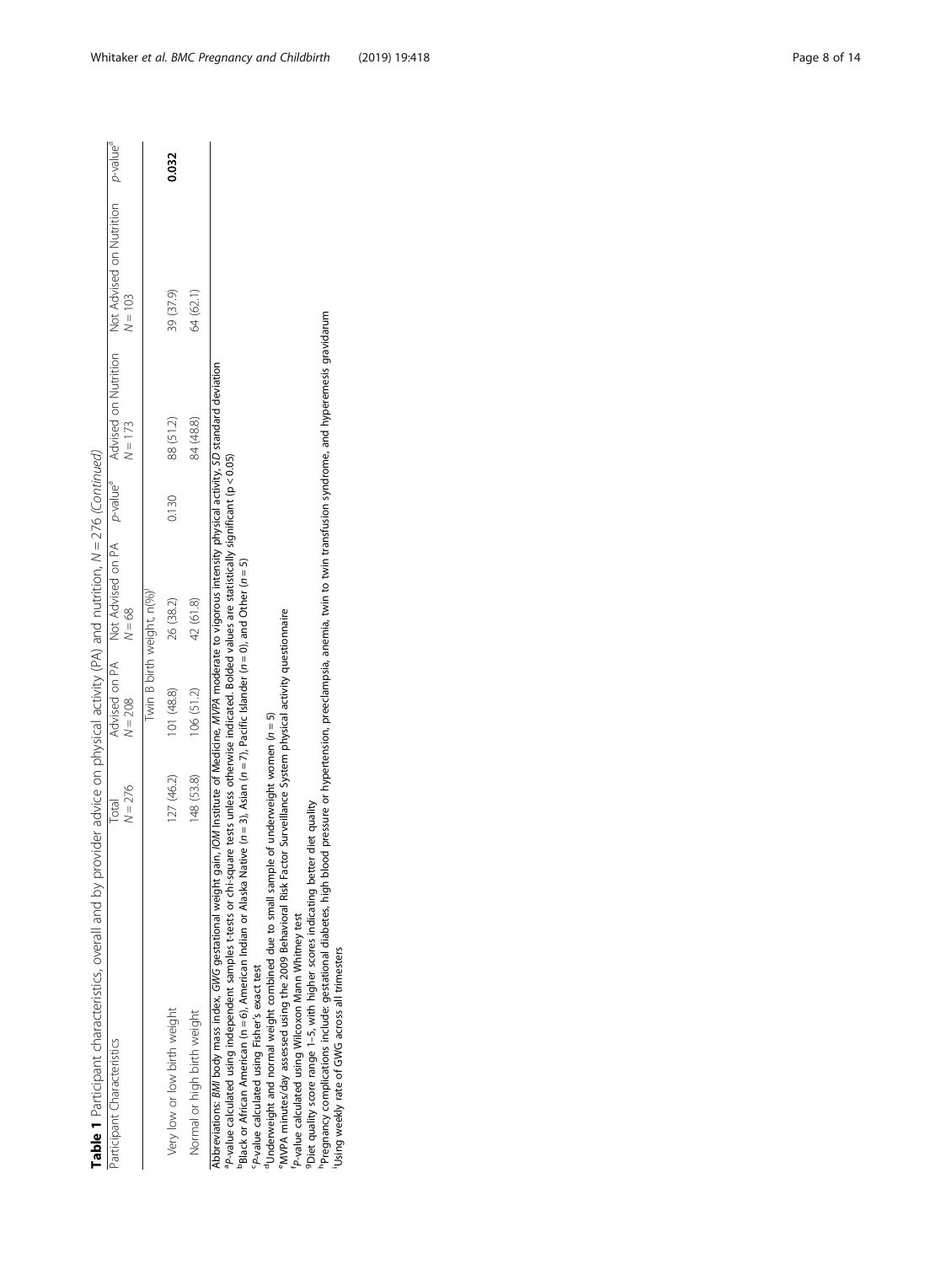<sup>a</sup>Number of participants who reported receiving provider advice on physical activity during their twin pregnancy; used as denominator to calculate percentages<br><sup>b</sup>Percentages may not sum to the total within a given domain <sup>b</sup>Percentages may not sum to the total within a given domain as responses could be coded into multiple categories

across pregnancy trimesters (61.7 vs. 22.5) ( $p \le 0.01$  for all). Conversely, women who reported provider-initiated conversations vs. self-initiated conversations on nutrition had higher mean diet quality scores in the second (3.5 vs. 3.2) and third trimesters (3.5 vs. 3.2), as well as across pregnancy trimesters  $(3.4 \text{ vs. } 3.1)$   $(p < 0.05 \text{ for all}).$ 

Women who reported provider-initiated conversations vs. self-initiated conversations on physical activity and nutrition were more likely to report being satisfied with the advice received (physical activity: 76.8% vs. 60.7%,  $p = 0.051$ ; nutrition: 83.3% vs. 38.9%,  $p < 0.001$ ; data not shown).

<span id="page-8-0"></span>**Table 2** Women's report of provider advice on physical activity,  $N=208^a$ 

| Provider Advice                                                | $N(\%)^b$  |
|----------------------------------------------------------------|------------|
| Physical activity type                                         | 152 (73.1) |
| Walking                                                        | 108 (51.9) |
| Swimming                                                       | 65 (31.3)  |
| Yoga                                                           | 36 (17.3)  |
| Low-impact activities                                          | 11(5.3)    |
| Jogging                                                        | 10(4.8)    |
| Strength training                                              | 6(2.9)     |
| Work activities                                                | 5(2.4)     |
| Elliptical                                                     | 4(1.9)     |
| Biking                                                         | 3(1.4)     |
| Not sure if physical activity type was discussed               | 15(7.2)    |
| Missing                                                        | 3(1.4)     |
| Physical activity intensity                                    | 130 (62.5) |
| Light                                                          | 46 (22.1)  |
| Light to moderate                                              | 24 (11.5)  |
| Moderate                                                       | 27 (13.0)  |
| Heart rate references                                          | 8(3.8)     |
| Reduce intensity from pre-pregnancy                            | 4(1.9)     |
| Not sure if physical activity intensity was discussed          | 19 (9.1)   |
| Missing                                                        | 2(1.0)     |
| Physical activity frequency and/or duration                    | 95 (45.7)  |
| 2-3 days per week                                              | 3(1.4)     |
| 3 days per week                                                | 6(2.9)     |
| 3-5 days per week                                              | 8(3.8)     |
| Daily                                                          | 18 (8.7)   |
| $0$ min                                                        | 6(2.9)     |
| Less than 20 min                                               | 3(1.4)     |
| 20-30 min                                                      | 23 (11.1)  |
| Not sure if physical activity frequency/duration was discussed | 25 (12.0)  |
| Missing                                                        | 3(1.4)     |
| Physical activity advice changed during pregnancy              | 99 (47.6)  |
| Other emergent themes across categories                        |            |
| Continue pre-pregnancy activities                              | 48 (23.1)  |
| Listen to body and don't overdo it                             | 40 (19.2)  |
| Exercise to comfort level                                      | 36 (17.3)  |
| Restrict physical activity levels                              | 87 (41.8)  |
| Bedrest prescribed                                             | 27 (13.0)  |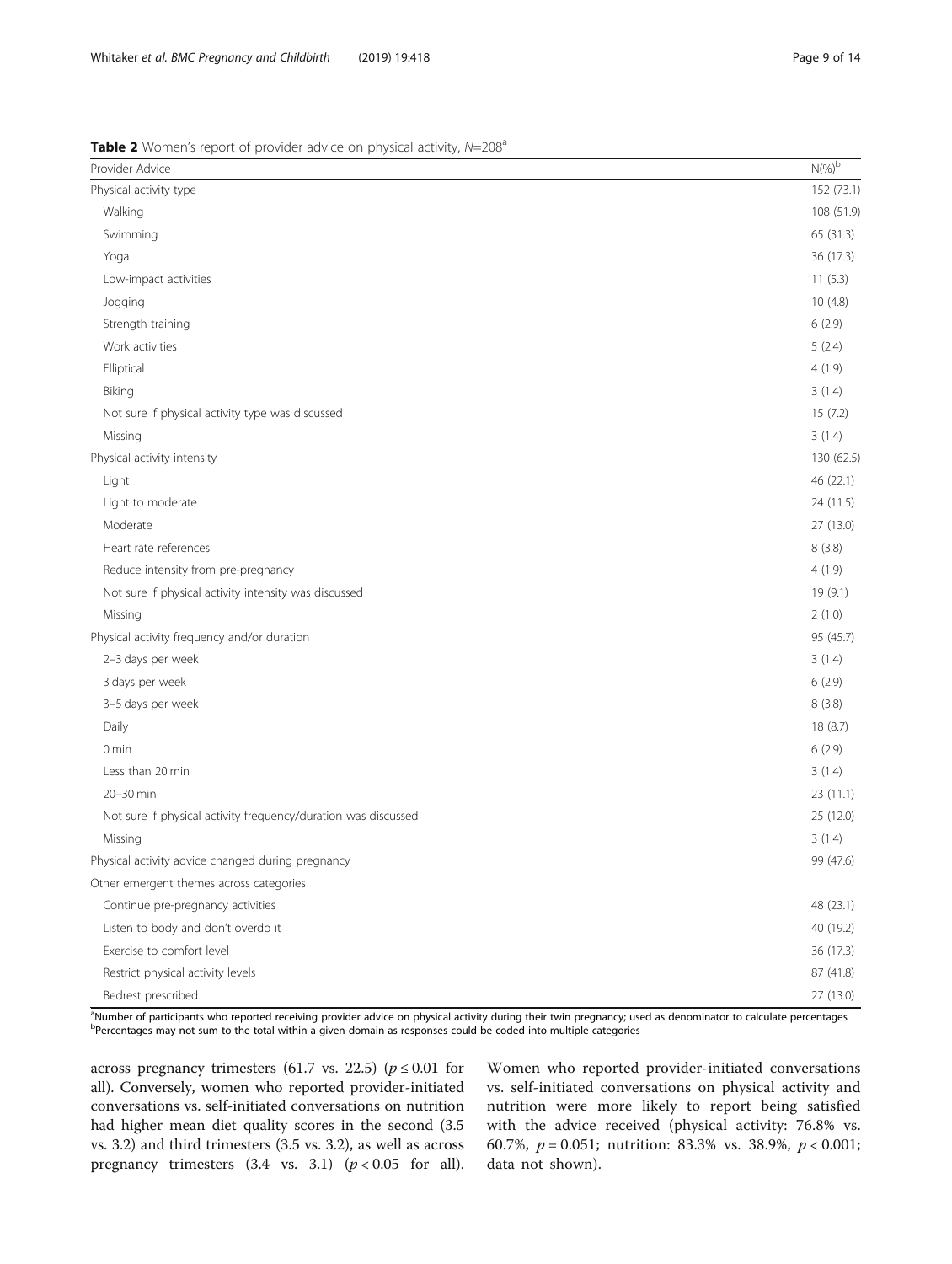<sup>a</sup>Number of participants who reported receiving provider advice on nutrition during their twin pregnancy; used as denominator to calculate percentages<br>Ppercentages may not sum to the total within a given domain as respons <sup>b</sup>Percentages may not sum to the total within a given domain as responses could be coded into multiple categories

# **Discussion**

Approximately 75% of study participants reported provider advice on physical activity and 63% on nutrition during their twin pregnancy. These findings are largely consistent with other studies examining provider counseling on lifestyle behaviors in singleton pregnancies, where 63–65% of women reported provider advice on physical activity and 56–69% reported provider advice on nutrition [[11](#page-13-0), [22](#page-13-0)]. However, it appears women pregnant with twins are more likely to report counseling on physical activity compared to women pregnant with singletons. This may be due to the greater risk of adverse pregnancy outcomes observed among twin gestations [[2](#page-12-0), [3](#page-12-0)], which could lead providers to recommend physical activity restriction, or alternately, women pregnant with twins may be more likely to initiate conversations on physical activity with their

providers. While many women reported provider advice on physical activity and nutrition, it is concerning that 25–37% did not receive or recall advice on these important lifestyle behaviors.

We found multiple differences between those who reported advice on physical activity and nutrition and those who did not. Women who reported provider advice on physical activity also reported higher levels of MVPA during pregnancy than those who did not report provider advice on physical activity. Similarly, women who reported provider advice on nutrition had better diet quality during pregnancy than women who did not report provider advice on nutrition. These findings could indicate that provider advice on physical activity and nutrition has a positive influence on women's behaviors in pregnancy, which is further supported by the high

<span id="page-9-0"></span>**Table 3** Women's report of provider advice on nutrition,  $N = 173^a$ 

| Provider Advice                                    | N(%)      |
|----------------------------------------------------|-----------|
| Balanced/healthy diet                              | 67(38.7)  |
| Macronutrients discussed                           | 79 (45.7) |
| Protein                                            | 70 (40.5) |
| Carbohydrates                                      | 14(8.1)   |
| Fats                                               | 9(5.2)    |
| Fruits and/or vegetables encouraged                | 20 (11.6) |
| Micronutrients discussed                           | 14(8.1)   |
| Water encouraged                                   | 15(8.7)   |
| Caloric recommendations                            | 51 (29.5) |
| Increase intake                                    | 14(8.1)   |
| Increase by 300-500 cal                            | 11(6.4)   |
| Increase by 600-1500 cal                           | 8(4.6)    |
| 1600-1800 total calories                           | 4(2.3)    |
| 2000-2500 total calories                           | 8(4.6)    |
| 2500-3500 total calories                           | 14(8.1)   |
| Not sure if caloric recommendations were discussed | 32 (18.5) |
| Specific diet types recommended                    | 25 (14.5) |
| Gestational diabetes diet                          | 23 (13.3) |
| Brewer diet                                        | 2(1.2)    |
| Foods to limit or avoid (e.g. deli meat)           | 24 (13.9) |
| Small meals, frequently                            | 19 (11.0) |
| Continue pre-pregnancy diet                        | 8(4.6)    |
| Don't over-indulge                                 | 5(2.9)    |
| Alternate sources of dietary information           | 16(9.2)   |
| Dietician                                          | 6(3.5)    |
| <b>Brochures</b>                                   | 5(2.9)    |
| Class for gestational diabetes                     | 3(1.7)    |
| <b>Books</b>                                       | 2(1.2)    |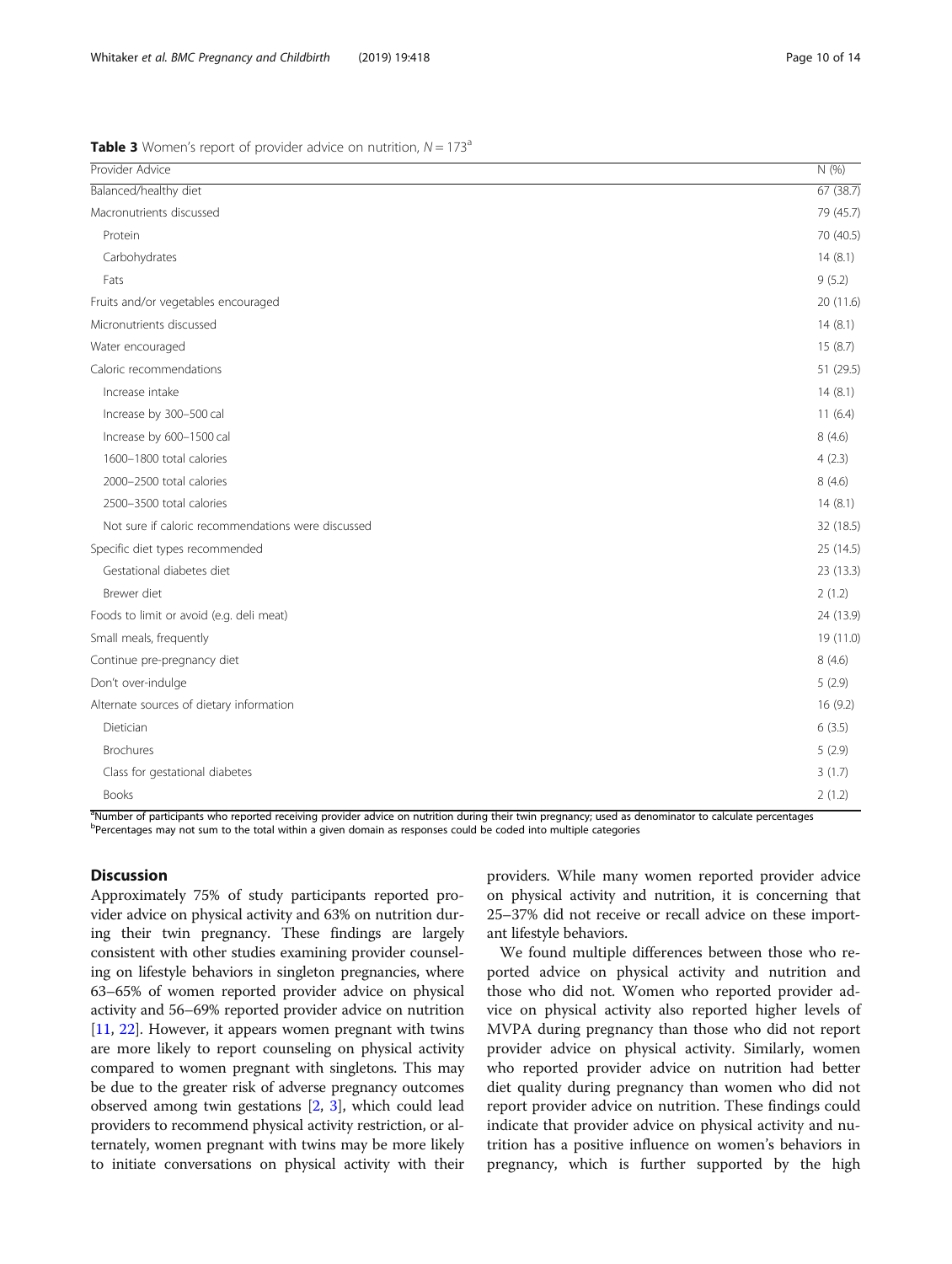<span id="page-10-0"></span>

|                                    |  |  |  | <b>Table 4</b> Women's report of aspects related to provider advice |  |
|------------------------------------|--|--|--|---------------------------------------------------------------------|--|
| on physical activity and nutrition |  |  |  |                                                                     |  |

| Physical Activity, $N = 208$                                        | $N(\%)^a$  |
|---------------------------------------------------------------------|------------|
| Who started conversation about physical activity                    |            |
| Participant                                                         | 84 (40.4)  |
| Provider                                                            | 99 (47.6)  |
| Not sure                                                            | 25 (12.0)  |
| Which health care provider discussed physical activity <sup>b</sup> |            |
| Ob/Gyn                                                              | 180 (86.5) |
| Maternal Fetal Medicine Specialist                                  | 54 (26.0)  |
| Midwife                                                             | 18(8.7)    |
| Nurse Practitioner                                                  | 18 (8.7)   |
| Nurse                                                               | 14 (6.7)   |
| Infertility Specialist                                              | 10(4.8)    |
| Dietician                                                           | 6(3.0)     |
| Family Practitioner                                                 | 2(1.0)     |
| Satisfaction with provider advice on physical activity              |            |
| Very dissatisfied                                                   | 1(0.5)     |
| Dissatisfied                                                        | 12 (5.8)   |
| Neutral                                                             | 49 (23.6)  |
| Satisfied                                                           | 92 (44.4)  |
| Very Satisfied                                                      | 54 (26.0)  |
| Nutrition, $N = 173$                                                |            |
| Who started conversation about nutrition                            |            |
| Participant                                                         | 36 (20.8)  |
| Provider                                                            | 114 (65.9) |
| Not sure                                                            | 23 (13.3)  |
| Which health care provider discussed nutrition <sup>b</sup>         |            |
| Ob/Gyn                                                              | 134 (77.5) |
| Maternal Fetal Medicine Specialist                                  | 43 (24.9)  |
| Midwife                                                             | 13(7.5)    |
| Nurse Practitioner                                                  | 15(8.7)    |
| Nurse                                                               | 14 (8.1)   |
| Infertility Specialist                                              | 2(1.2)     |
| Dietician                                                           | 25 (14.5)  |
| <b>Family Practitioner</b>                                          | 3(1.7)     |
| Satisfaction with provider advice on nutrition                      |            |
| Very dissatisfied                                                   | 4(2.3)     |
| Dissatisfied                                                        | 11 $(6.4)$ |
| Neutral                                                             | 35 (20.2)  |
| Satisfied                                                           | 82 (47.4)  |
| Very Satisfied                                                      | 41 (23.7)  |

<sup>a</sup>Percentages calculated from those who reported advice on physical activity  $(N = 208)$  or nutrition  $(N = 173)$ 

<sup>b</sup>Participants were able to select more than one response

percentage of women who reported being satisfied with the advice they received on these topics. In previous work in singleton pregnancies, we found that provider advice on physical activity and nutrition was associated with women's intentions to meet the guidelines for physical activity and nutrition  $[11]$  $[11]$  $[11]$ . Our exploratory analyses support this explanation for nutrition behaviors (but not physical activity), as women who reported providerinitiated conversations on nutrition had an improvement in diet quality scores across pregnancy trimesters, and also had higher diet quality scores compared to women who reported self-initiated conversations on nutrition. However, we also found that women with higher activity levels before pregnancy were more likely to initiate conversations with their providers on physical activity; thus individuals with healthier lifestyle behaviors may be more likely to initiate and/or recall conversations on physical activity or nutrition compared to those with poorer health habits.

Interestingly, women who reported provider advice on physical activity delivered earlier than women who did not report provider advice on physical activity, and women who reported advice on nutrition were more likely to have very low or low birth weight babies compared to those reporting no nutrition advice. Potential explanations for these findings are that providers were restricting physical activity among women with early signs of preterm labor, and conversations on diet may have focused on encouraging appropriate caloric or protein intake if babies were measuring small or women were not gaining adequate weight.

When examining the content of physical activity conversations, few women reported provider advice consistent with the ACOG or HHS guidelines [\[4](#page-12-0), [5\]](#page-12-0). Specifically, only 13% of women were advised to engage in moderate intensity activity, with more reporting advice to engage in light intensity activity, which is currently not part of the ACOG or HHS guidelines. Also, less than 3% of patients reported advice on strength training, which is recommended in the ACOG guidelines [[4\]](#page-12-0). However, given the high percentage of women reporting one or more pregnancy complications (60%), advice to engage in light-intensity activity at a lower volume may have been warranted. Of concern, 42% of women were recommended to restrict their activity levels, with an additional 13% prescribed bed rest. In the United States and elsewhere, bed rest is commonly prescribed to treat preterm labor and other diagnoses indicating increased risk of preterm birth [\[23](#page-13-0), [24\]](#page-13-0). However, there is limited evidence supporting the efficacy of activity restriction to decrease preterm birth, perinatal mortality, or low birthweight in women pregnant with singletons or twins [[25](#page-13-0), [26\]](#page-13-0). On the contrary, there is evidence that activity restriction during pregnancy may have detrimental effects, including increased risk of thromboembolic events [[27](#page-13-0)],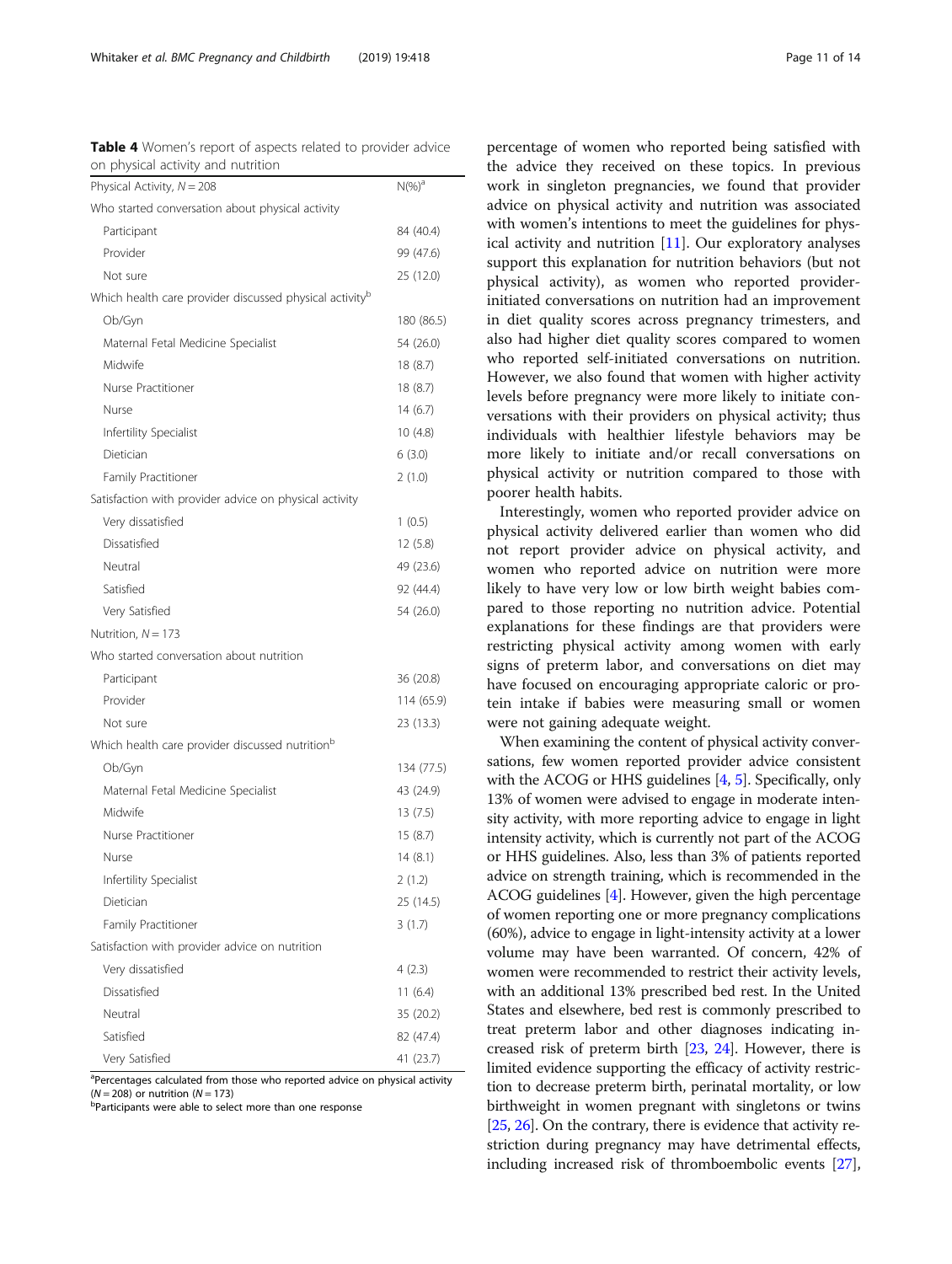<span id="page-11-0"></span>Table 5 Bivariate associations between self- or provider-initiated conversations on physical activity and nutrition and corresponding behaviors

| MVPA, median minutes/day $\pm$ IQR <sup>a</sup> | Self-initiated Conversation on Physical Activity<br>$N = 84$ | Provider-initiated Conversation on Physical Activity<br>$N = 99$ | $p$ -value $b$ |
|-------------------------------------------------|--------------------------------------------------------------|------------------------------------------------------------------|----------------|
| Before pregnancy                                | $245.0 \pm 250.0$                                            | $175.0 \pm 220.0$                                                | 0.003          |
| First trimester                                 | $142.5 \pm 257.5$                                            | $30.0 \pm 130.0$                                                 | < 0.001        |
| Second trimester                                | $75.0 \pm 200.0$                                             | $0.0 \pm 102.5$                                                  | 0.010          |
| Third trimester                                 | $0.0 \pm 75.0$                                               | $0.0 \pm 30.0$                                                   | 0.259          |
| Averages across trimesters                      | $61.7 \pm 183.3$                                             | $22.5 \pm 88.3$                                                  | 0.002          |
| Diet quality, mean score $\pm$ SD <sup>c</sup>  | Self-initiated<br>Conversation<br>on Nutrition<br>$N = 36$   | Provider-initiated<br>Conversation on<br>Nutrition<br>$N = 114$  | $p$ -value $b$ |
| Before pregnancy                                | $3.4 \pm 0.9$                                                | $3.3 \pm 0.9$                                                    | 0.456          |
| First trimester                                 | $3.1 \pm 0.8$                                                | $3.3 \pm 0.9$                                                    | 0.273          |
| Second trimester                                | $3.2 \pm 0.8$                                                | $3.5 \pm 0.8$                                                    | 0.021          |
| Third trimester                                 | $3.2 \pm 1.0$                                                | $3.5 \pm 0.9$                                                    | 0.044          |
| Averages across trimesters                      | $3.1 \pm 0.7$                                                | $3.4 \pm 0.7$                                                    | 0.025          |

aMVPA minutes/day assessed using the 2009 Behavioral Risk Factor Surveillance System physical activity questionnaire

bp-value testing for differences in physical activity and diet quality by women's report of who initiated these conversations using Wilcoxon-Mann-Whitney tests <sup>c</sup>hiet quality core canno-Whitney tests  $c$  Diet quality score range 1–5, with higher scores indicating better diet quality

bone loss [[28\]](#page-13-0), weight loss and muscle weakness [[29](#page-13-0)], lower birth weight babies [\[30\]](#page-13-0), and adverse psychosocial outcomes such as depression and anxiety [\[31,](#page-13-0) [32\]](#page-13-0). Given the lack of evidence supporting the beneficial effects of activity restriction or bedrest on pregnancy outcomes in twin pregnancies, it is recommended that providers have an informed discussion with their pregnant patients, outlining the unknown benefits of bedrest and potential adverse consequences [\[25\]](#page-13-0).

When examining the content of provider advice on nutrition, women largely reported being told to eat a healthy, balanced diet with emphasis on protein intake. This is appropriate advice given the importance of adequate protein intake for fetal growth in twin pregnancies. For example, Moore and colleagues found that the percent of energy from protein in early pregnancy had a positive association with neonatal weight [\[33](#page-13-0)]. However, it is concerning that only 8% of women recalled provider advice on micronutrients (i.e., vitamins and minerals), especially given that recommendations for iron, folate, calcium, magnesium, and zinc supplementation is greater for twin pregnancies than what is included in a typical prenatal vitamin [[7\]](#page-12-0). It is important to note that we did not specifically ask women about advice on micronutrients, which may have led to underreporting. In addition, less than 30% of women reported provider advice on caloric intake during their twin pregnancy. Given the known risks of inadequate maternal weight gain in twin pregnancies, including an increased risk of preterm delivery [[34](#page-13-0)–[36](#page-13-0)] and small for gestational age infants [\[36](#page-13-0)–[40\]](#page-13-0), it is critical that providers counsel

women on the importance of appropriate caloric intake to ensure optimal health outcomes for the mother and infants.

It is imperative that providers and medical students receive physical activity and nutrition training to accurately and effectively counsel their patients on healthy lifestyle behaviors. Currently, existing medical school programs report limited physical activity and nutrition training in their curriculum [[14,](#page-13-0) [41\]](#page-13-0). However, there are examples of medical schools, like the University of South Carolina Greenville, who have made it a priority to integrate physical activity into all 4 years of their curriculum [[42\]](#page-13-0). Other programs like the University of Michigan and the University of California San Francisco have also revised their curriculum in recent years to offer greater flexibility in teaching multidisciplinary topics, including nutrition and weight management  $[43]$  $[43]$ . Therefore, while there is increasing pressure on medical programs to teach a wide variety of preventative practices [\[44](#page-13-0)], a comprehensive curriculum that integrates physical activity and nutrition content into medical school appears possible. For existing providers, continuing education programs could be a venue through which to provide these additional training opportunities. It is critical that health care providers, including those who work with pregnant women, have knowledge of the current physical activity and nutrition guidelines and ability to counsel women on these topics or provide appropriate referrals.

This is one of the first studies to examine the prevalence and content of provider advice on physical activity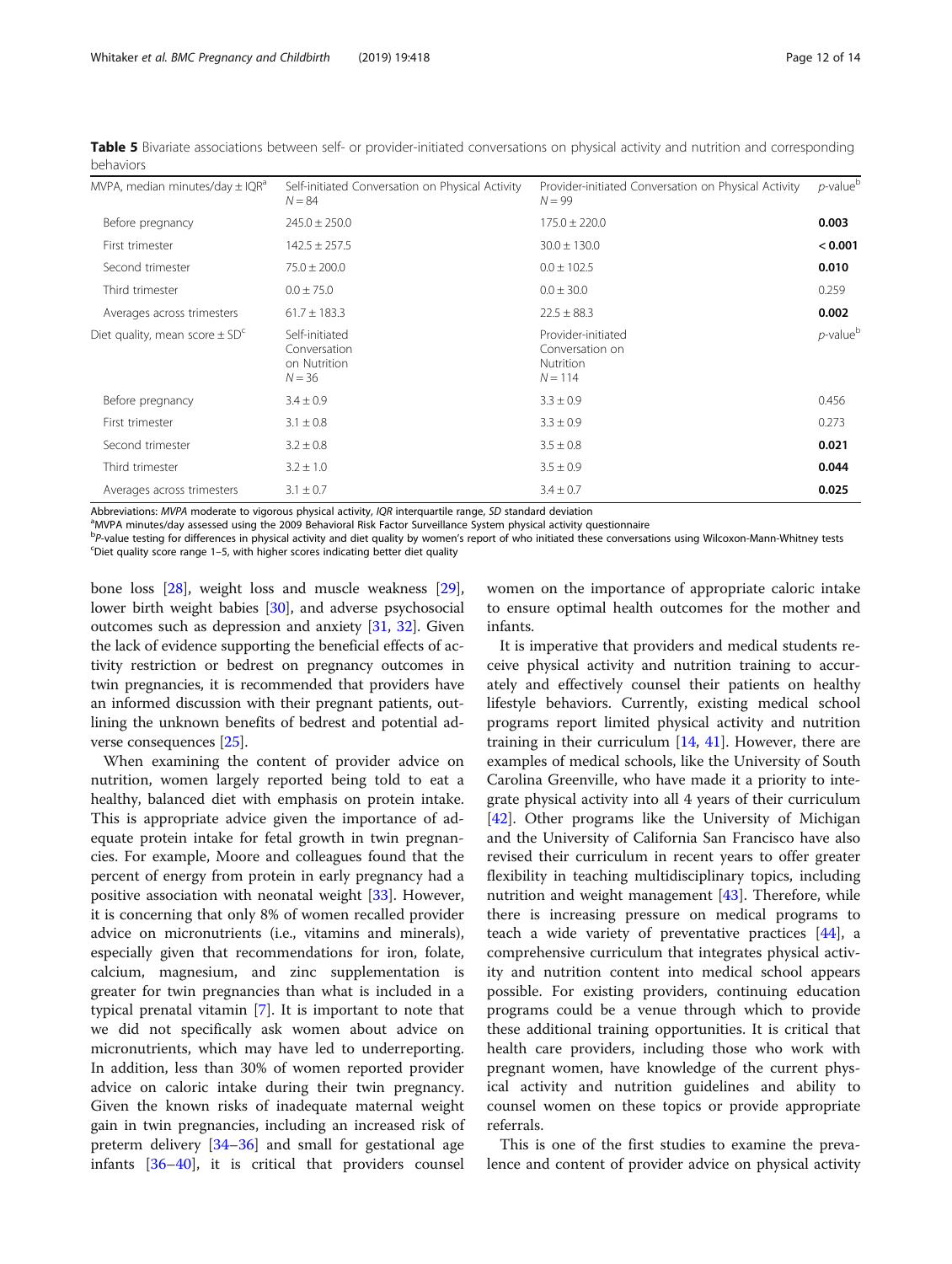<span id="page-12-0"></span>and nutrition among women pregnant with twins, a population at high risk for adverse maternal and neonatal outcomes. However, there are several study limitations to acknowledge. First, women were asked to self-report provider advice on physical activity and nutrition up to 3 years postpartum, and accuracy of recall may decrease over time. Notably, we did not find that a longer postpartum period was associated with reported provider advice. In addition, the majority of participants were < 12 months postpartum (63%). Second, women's report of provider advice was not verified by the providers themselves. Additional research is needed to assess health care provider recall of conversations on physical activity and nutrition in women pregnant with twins. Third, to minimize participant burden we asked about nutrition advice more broadly, rather than asking if providers discussed specific content areas within nutrition (such as micronutrient recommendations), which may have limited the depth of participant responses. Qualitative study designs would allow additional opportunities to probe for details related to provider advice on both nutrition and physical activity. Fourth, the physical activity survey used in this study has not been previously validated in pregnant populations; however, the survey has been validated in other adult populations [[17](#page-13-0)–[19](#page-13-0)]. Fifth, we did not assess whether participants experienced absolute or relative contraindications to exercise, which would provide additional contextual information that could explain provider advice to restrict activity. Finally, this study was limited to predominately white, highly educated women who were recruited from social media websites targeting mothers of multiples, which limits generalizability of study findings. It is possible that women in this study had access to higher quality prenatal care, where providers were more likely to discuss physical activity and nutrition, as compared to the general population. Alternately, women who were more interested in healthy lifestyle behaviors during pregnancy may have been more likely to take part in this study.

In conclusion, the majority of women report receiving physical activity and nutrition advice from their health care provider during their twin pregnancy. However, it is concerning that approximately one-third of women did not report provider advice on these important lifestyle behaviors, which are known to influence pregnancy outcomes. Advice on physical activity and nutrition was limited in detail, and many women recalled recommendations to limit physical activity, despite the lack of evidence showing a beneficial effect of activity restriction on pregnancy outcomes. More research is needed to better understand optimal physical activity and dietary patterns in women pregnant with twins to better inform provider counseling, and there is a clear need for providers to receive additional training in physical activity and nutrition.

#### Abbreviations

ACOG: American College of Obstetricians and Gynecologists; BMI: Body mass index; BRFSS: Behavioral Risk Factor Surveillance System; HHS: United States Department of Health and Human Services; MVPA: Moderate to vigorous intensity physical activity

#### Acknowledgements

The authors thank the participants of the Mothers of Twins Health Study for their valuable contributions.

#### Authors' contributions

KW conceptualized the project, collected and analyzed quantitative and qualitative data, and wrote the manuscript. MB, RS, CC, JL, SW assisted in questionnaire development, data interpretation, and editing of the manuscript. HT assisted with qualitative data coding and editing of the manuscript. All authors have read and approved this version of the manuscript.

#### Funding

This study was funded by the University of Iowa Old Gold Summer Fellowship. The funding body had no input in the design of the study and collection, analysis, and interpretation of data or writing the manuscript.

#### Availability of data and materials

The datasets used and analyzed during the current study are available in the University of Iowa's Institutional Repository [[https://doi.org/10.25820/mj2q](https://doi.org/10.25820/mj2q-gj21)[gj21\]](https://doi.org/10.25820/mj2q-gj21).

#### Ethics approval and consent to participate

Written informed consent was obtained from all participants and study protocols were approved by the University of Iowa Institutional Review Board.

#### Consent for publication

Not applicable.

## Competing interests

The authors declare that they have no competing interests.

#### Author details

<sup>1</sup>Department of Health and Human Physiology, University of Iowa, Iowa City IA, USA. <sup>2</sup> Department of Epidemiology, University of Iowa, Iowa City, IA, USA. <sup>3</sup> Department of Hoalth Sciences, Saginaw Valloy State University University. <sup>3</sup>Department of Health Sciences, Saginaw Valley State University, University Center, MI, USA. <sup>4</sup>Department of Kinesiology, Saginaw Valley State University University Center, MI, USA. <sup>5</sup>Department of Kinesiology and Educational Psychology, Washington State University, Pullman, WA, USA. <sup>6</sup>Department of Epidemiology and Biostatistics, University of South Carolina, Columbia, SC, USA. <sup>7</sup>Department of Exercise Science, University of South Carolina, Columbia, SC, USA.

## Received: 10 June 2019 Accepted: 30 October 2019 Published online: 14 November 2019

#### References

- 1. Martin JA, Hamilton BE, Osterman MJK, Driscoll AK, Drake P. Births: final data for 2016. Natl Vital Stat Rep. 2018;67:1–55.
- 2. The ESHRE Capri Workshop Group. Multiple gestation pregnancy. Hum Reprod. 2000;15:1856–64.
- 3. Hamilton BE, Martin JA, Osterman MJ, Curtin SC, Matthews TJ. Births: final data for 2014. Natl Vital Stat Rep. 2015;64:1–64.
- 4. American College of Obstetricians and Gynecologists. Committee Opinion No. 650: Physical Activity and Exercise During Pregnancy and the Postpartum Period. Obstet Gynecol. 2015;126:e135–42.
- 5. US Department of Health and Human Services. Physical activity guidelines for Americans. 2nd ed. Washington, DC: US Dept of Health and Human Services; 2018.
- 6. Shinagawa S, Suzuki S, Chihara H, Otsubo Y, Takeshita T, Araki T. Maternal basal metabolic rate in twin pregnancy. Gynecol Obstet Investig. 2005;60: 145–8.
- 7. Goodnight W, Newman R. Optimal nutrition for improved twin pregnancy outcome. Obstet Gynecol. 2009;114:1121–34.